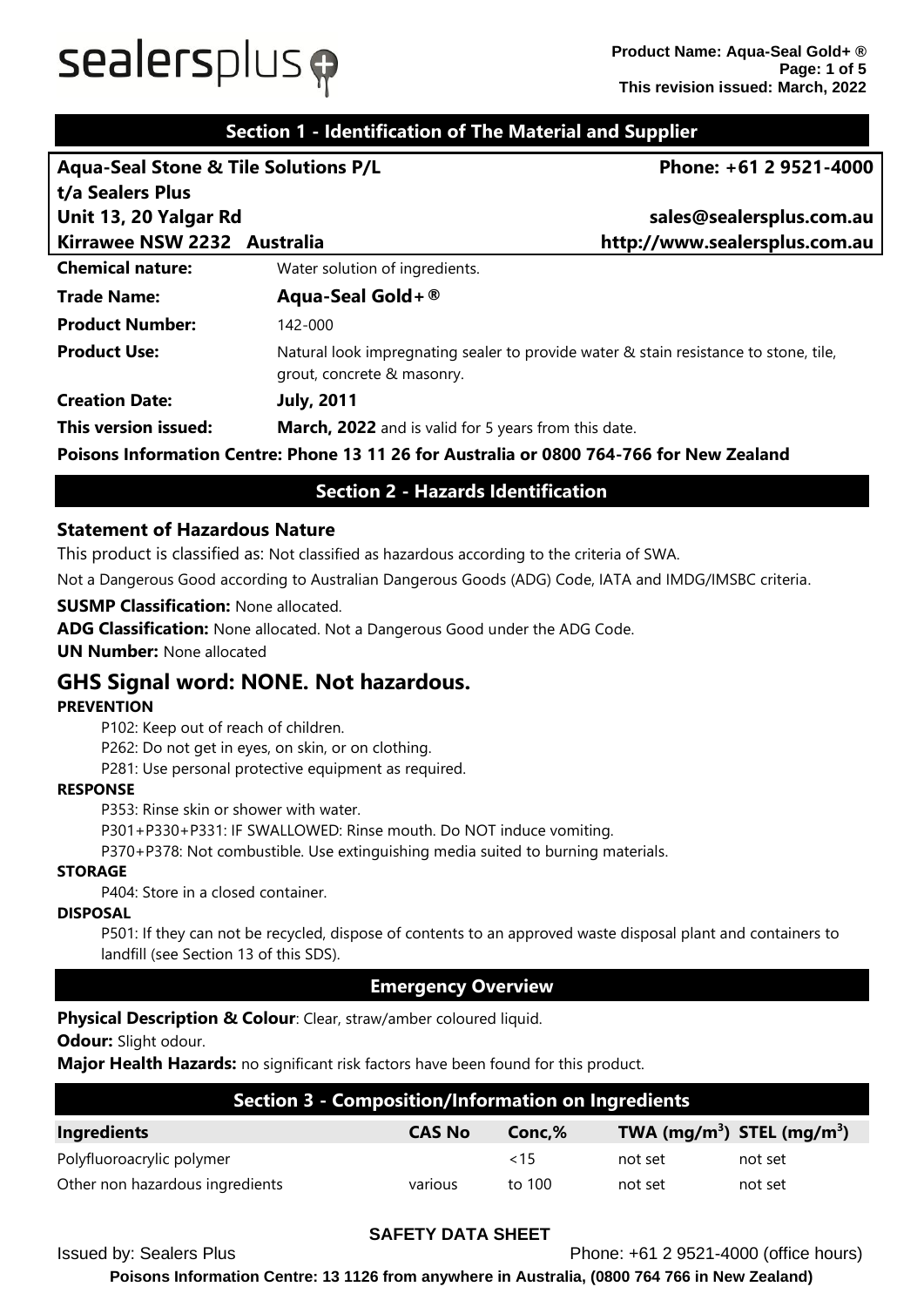

This is a commercial product whose exact ratio of components may vary slightly. Minor quantities of other non hazardous ingredients are also possible.

The SWA TWA exposure value is the average airborne concentration of a particular substance when calculated over a normal 8 hour working day for a 5 day working week. The STEL (Short Term Exposure Limit) is an exposure value that may be equalled (but should not be exceeded) for no longer than 15 minutes and should not be repeated more than 4 times per day. There should be at least 60 minutes between successive exposures at the STEL. The term "peak "is used when the TWA limit, because of the rapid action of the substance, should never be exceeded, even briefly.

# **Section 4 - First Aid Measures**

### **General Information:**

You should call The Poisons Information Centre if you feel that you may have been poisoned, burned or irritated by this product. The number is 13 1126 from anywhere in Australia (0800 764 766 in New Zealand) and is available at all times. Have this SDS with you when you call.

**Inhalation:** First aid is not generally required. If in doubt, contact a Poisons Information Centre or a doctor.

**Skin Contact:** Irritation is unlikely. However, if irritation does occur, flush with lukewarm, gently flowing water for 5 minutes or until chemical is removed.

**Eye Contact:** No effects expected. If irritation does occur, flush contaminated eye(s) with lukewarm, gently flowing water for 5 minutes or until the product is removed. Obtain medical advice if irritation becomes painful or lasts more than a few minutes. Take special care if exposed person is wearing contact lenses.

**Ingestion:** If product is swallowed or gets in mouth, do NOT induce vomiting; wash mouth with water and give some water to drink. If symptoms develop, or if in doubt contact a Poisons Information Centre or a doctor.

# **Section 5 - Fire Fighting Measures**

**Fire and Explosion Hazards**: The major hazard in fires is usually inhalation of heated and toxic or oxygen deficient (or both), fire gases. There is no risk of an explosion from this product under normal circumstances if it is involved in a fire.

Only small quantities of decomposition products are expected from this product at temperatures normally achieved in a fire. This will only occur after heating to dryness.

Fire decomposition products from this product are likely to be irritating if inhaled.

**Extinguishing Media:** Not Combustible. Use extinguishing media suited to burning materials.

**Fire Fighting:** If a significant quantity of this product is involved in a fire, call the fire brigade.

| Flash point:                     | Does not burn.                  |
|----------------------------------|---------------------------------|
| <b>Upper Flammability Limit:</b> | Does not burn.                  |
| <b>Lower Flammability Limit:</b> | Does not burn.                  |
| <b>Autoignition temperature:</b> | Not applicable - does not burn. |
| <b>Flammability Class:</b>       | Does not burn.                  |

# **Section 6 - Accidental Release Measures**

**Accidental release:** Minor spills do not normally need any special cleanup measures. In the event of a major spill, prevent spillage from entering drains or water courses. As a minimum, wear overalls, goggles and gloves. Suitable materials for protective clothing include rubber, PVC. Eye/face protective equipment should comprise as a minimum, protective goggles. If there is a significant chance that vapours or mists are likely to build up in the cleanup area, we recommend that you use a respirator. Usually, no respirator is necessary when using this product. However, if you have any doubts consult the Australian Standard mentioned below (section 8).

Stop leak if safe to do so, and contain spill. Absorb onto sand, vermiculite or other suitable absorbent material. If spill is too large or if absorbent material is not available, try to create a dike to stop material spreading or going into drains or waterways. Sweep up and shovel or collect recoverable product into labelled containers for recycling or salvage, and dispose of promptly. Recycle containers wherever possible after careful cleaning. After spills, wash area preventing runoff from entering drains. If a significant quantity of material enters drains, advise emergency services. This material may be suitable for approved landfill. Ensure legality of disposal by consulting regulations prior to disposal. Thoroughly launder protective clothing before storage or re-use. Advise laundry of nature of contamination when sending contaminated clothing to laundry.

### **SAFETY DATA SHEET**

Issued by: Sealers Plus Phone: +61 2 9521-4000 (office hours)

**Poisons Information Centre: 13 1126 from anywhere in Australia, (0800 764 766 in New Zealand)**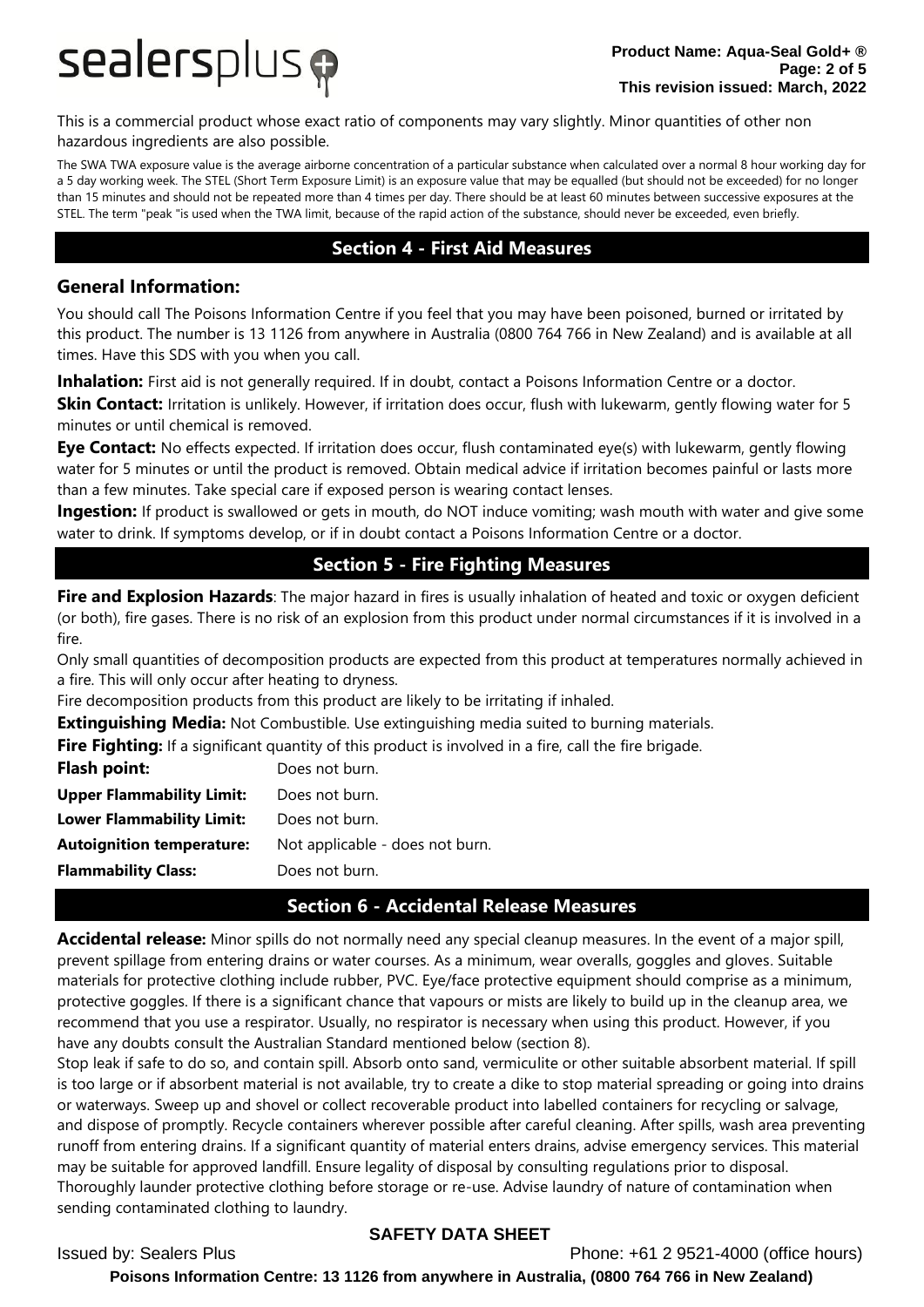sealersplus p

# **Section 7 - Handling and Storage**

**Handling:** Keep exposure to this product to a minimum, and minimise the quantities kept in work areas. Check Section 8 of this SDS for details of personal protective measures, and make sure that those measures are followed. The measures detailed below under "Storage" should be followed during handling in order to minimise risks to persons using the product in the workplace. Also, avoid contact or contamination of product with incompatible materials listed in Section 10.

**Storage:** Store packages of this product in a cool place. Make sure that containers of this product are kept tightly closed. Make sure that the product does not come into contact with substances listed under "Incompatibilities" in Section 10. Some liquid preparations settle or separate on standing and may require stirring before use. Check packaging - there may be further storage instructions on the label.

# **Section 8 - Exposure Controls and Personal Protection**

The following Australian Standards will provide general advice regarding safety clothing and equipment:

Respiratory equipment: **AS/NZS 1715**, Protective Gloves: **AS 2161**, Occupational Protective Clothing: AS/NZS 4501 set 2008, Industrial Eye Protection: **AS1336** and **AS/NZS 1337**, Occupational Protective Footwear: **AS/NZS2210**.

### **SWA Exposure Limits TWA (mg/m<sup>3</sup>**

**) STEL (mg/m<sup>3</sup> )**

Exposure limits have not been established by SWA for any of the significant ingredients in this product.

No special equipment is usually needed when occasionally handling small quantities. The following instructions are for bulk handling or where regular exposure in an occupational setting occurs without proper containment systems.

**Ventilation:** This product should only be used in a well ventilated area. If natural ventilation is inadequate, use of a fan is suggested.

**Eye Protection:** Eye protection such as protective glasses or goggles is recommended when this product is being used.

**Skin Protection:** The information at hand indicates that this product is not harmful and that normally no special skin protection is necessary. However, we suggest that you routinely avoid contact with all chemical products and that you wear suitable gloves (preferably elbow-length) when skin contact is likely.

**Protective Material Types:** We suggest that protective clothing be made from the following materials: rubber, PVC.

**Respirator:** Usually, no respirator is necessary when using this product. However, if you have any doubts consult the Australian Standard mentioned above.

# **Section 9 - Physical and Chemical Properties:**

| Physical Description & colour:<br>Odour:<br><b>Boiling Point:</b> | Clear, straw/amber coloured liquid.<br>Slight odour.<br>Approximately 100°C at 100kPa. |
|-------------------------------------------------------------------|----------------------------------------------------------------------------------------|
| <b>Freezing/Melting Point:</b>                                    | Approximately 0°C.                                                                     |
| <b>Volatiles:</b>                                                 | Water component.                                                                       |
| <b>Vapour Pressure:</b>                                           | 2.37 kPa at 20°C (water vapour pressure).                                              |
| <b>Vapour Density:</b>                                            | No data.                                                                               |
| <b>Specific Gravity:</b>                                          | 1.00                                                                                   |
| <b>Water Solubility:</b>                                          | Completely soluble in water.                                                           |
| pH:                                                               | Approx 8.0                                                                             |
| <b>Volatility:</b>                                                | No data.                                                                               |
| <b>Odour Threshold:</b>                                           | No data.                                                                               |
| <b>Evaporation Rate:</b>                                          | No data.                                                                               |
| <b>Coeff Oil/water Distribution:</b>                              | No data                                                                                |
| <b>Autoignition temp:</b>                                         | Not applicable - does not burn.                                                        |
| <b>VOC Content:</b>                                               | <5gm/L.                                                                                |

# **SAFETY DATA SHEET**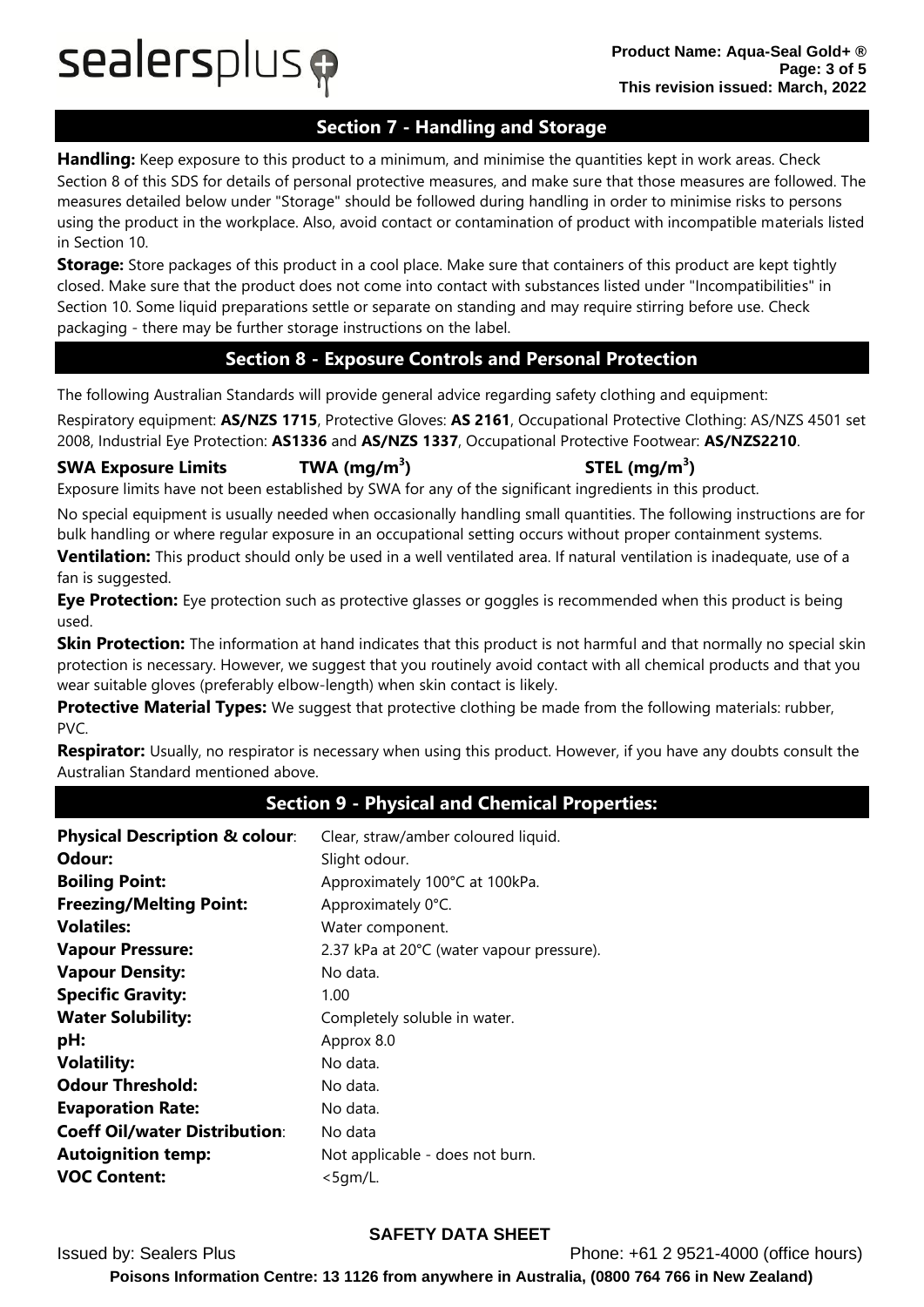# $s$ ealersplus $\boldsymbol{\varphi}$

# **Section 10 - Stability and Reactivity**

**Reactivity:** This product is unlikely to react or decompose under normal storage conditions. However, if you have any doubts, contact the supplier for advice on shelf life properties.

**Conditions to Avoid:** This product should be kept in a cool place, preferably below 30°C. Keep containers tightly closed.

**Incompatibilities:** Avoid water-reactive materials, heat or contact with peroxides or other catalysts..

**Fire Decomposition:** Only small quantities of decomposition products are expected from this product at temperatures normally achieved in a fire. This will only occur after heating to dryness. Combustion forms carbon dioxide, and if incomplete, carbon monoxide and smoke. Water is also formed. May form hydrogen fluoride gas and other compounds of fluorine. Carbon monoxide poisoning produces headache, weakness, nausea, dizziness, confusion, dimness of vision, disturbance of judgment, and unconsciousness followed by coma and death.

**Polymerisation:** This product will not undergo polymerisation reactions.

# **Section 11 - Toxicological Information**

# **Local Effects:**

**Target Organs:** There is no data to hand indicating any particular target organs.

# **Classification of Hazardous Ingredients**

Ingredient **Risk Phrases** 

No ingredient mentioned in the HSIS Database is present in this product at hazardous concentrations.

# **Potential Health Effects**

### **Inhalation:**

**Short Term Exposure:** Available data indicates that this product is not harmful. In addition product is unlikely to cause any discomfort or irritation.

**Long Term Exposure:** No data for health effects associated with long term inhalation.

# **Skin Contact:**

**Short Term Exposure:** Available data indicates that this product is not harmful. It should present no hazards in normal use. However product may be mildly irritating, but is unlikely to cause anything more than mild discomfort which should disappear once contact ceases.

**Long Term Exposure:** No data for health effects associated with long term skin exposure.

# **Eye Contact:**

**Short Term Exposure:** This product may be irritating to eyes, but is unlikely to cause anything more than mild transient discomfort.

**Long Term Exposure:** No data for health effects associated with long term eye exposure.

### **Ingestion:**

**Short Term Exposure:** Significant oral exposure is considered to be unlikely. However, this product may be irritating to mucous membranes but is unlikely to cause anything more than transient discomfort.

**Long Term Exposure:** No data for health effects associated with long term ingestion.

# **Carcinogen Status:**

**SWA:** No significant ingredient is classified as carcinogenic by SWA.

**NTP:** No significant ingredient is classified as carcinogenic by NTP.

**IARC:** No significant ingredient is classified as carcinogenic by IARC.

# **Section 12 - Ecological Information**

Insufficient data to be sure of status.

# **SAFETY DATA SHEET**

Issued by: Sealers Plus Phone: +61 2 9521-4000 (office hours) **Poisons Information Centre: 13 1126 from anywhere in Australia, (0800 764 766 in New Zealand)**